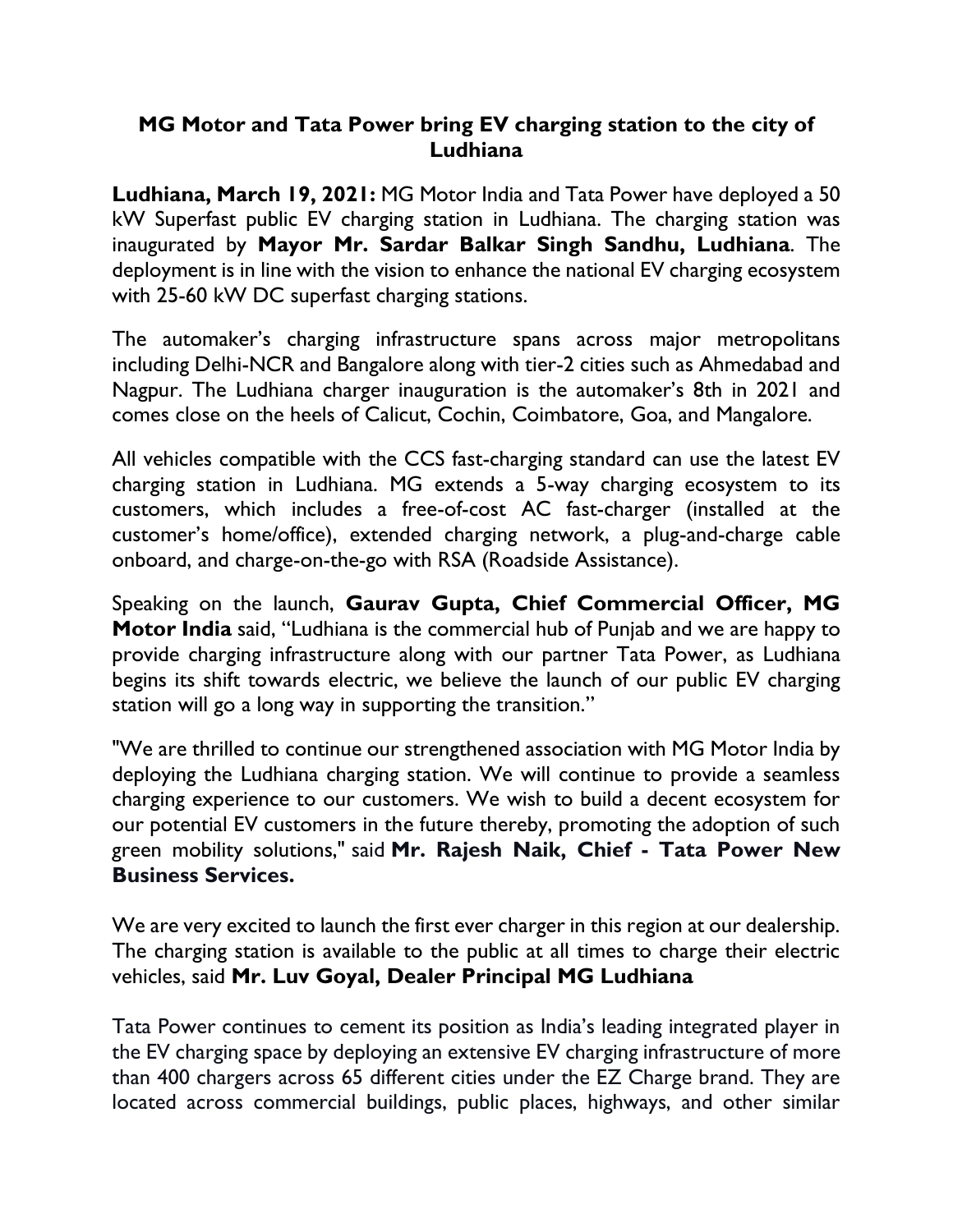locations. With its state-of-the-art customized EV Charging solutions, Tata Power's partnership with MG Motor aims to ensure India is EV-ready. The focus is now on the transition to green mobility through various operating models, in line with their existing customer-centric approach.

In addition to this, the company also has a tie-up with multiple other OEMs for setting up public charging stations. Tata Power is also setting up infrastructure to meet customers' home charging requirements. The company is now focused on supporting intercity EV movement on the key high-traffic highway locations for deploying its high-speed charging stations and plans to commission new fast chargers at a rapid pace.

## *About MG Motor India*

Founded in the UK in 1924, Morris Garages vehicles were world-famous for their sports cars, roadsters, and cabriolet series. MG vehicles were much sought after by many celebrities, including the British Prime Ministers and even the British Royal Family, for their styling, elegance, and spirited performance. The MG Car Club, set up in 1930 at Abingdon in the UK, has thousands of loyal fans, making it one of the world's largest clubs for a car brand. MG has evolved into a modern, futuristic, and innovative brand over the last 96 years. Its state-of-the-art manufacturing facility in Halol, Gujarat, has an annual production capacity of 80,000 vehicles and employs nearly 2,500 work force. Driven by its vision of CASE (Connected, Autonomous, Shared, and Electric) mobility, the cutting-edge automaker has augmented the across-the-board 'experiences' within the automobile segment today. It has introduced several 'firsts' in India including India's first Internet SUV – MG Hector, India's first Pure Electric Internet SUV – MG ZS EV, and India's first Autonomous (Level 1) Premium SUV – MG Gloster.

## *About Tata Power*

Tata Power is India's largest integrated power company and, together with its subsidiaries & jointly controlled entities, has an installed/ managed capacity of 12,772 MW. A pioneer in the field, it has a presence across the entire power value chain - generation of renewable as well as conventional power including hydro and thermal energy, transmission & distribution, trading and coal & freight logistics. With nearly 2.6GW of renewable energy assets in solar and wind accounting for 30% of the company's portfolio, Tata Power is a leader in clean energy generation. In line with the company's view on sustainable and clean energy development, Tata Power is steering the transformation of utilities to integrated solutions by looking at new business growth in EV charging & storage, distributed generation & rooftops, micro grids and home automation & smart meters. It boasts of an elaborate EV charging ecosystem with over 300 charging points across 40 different cities under the EZ Charge brand and recently reached commissioned the 100th Solar Microgrid project. It has successful public-private partnerships in generation, transmission & distribution in India, namely 'Tata Power Delhi Distribution Ltd.' with Delhi Vidyut Board for distribution in North Delhi; 'Tata Power Ajmer Distribution Ltd.' with Ajmer Vidyut Vitran Nigam Ltd. for distribution in Ajmer; 'Powerlinks Transmission Ltd.' with Power Grid